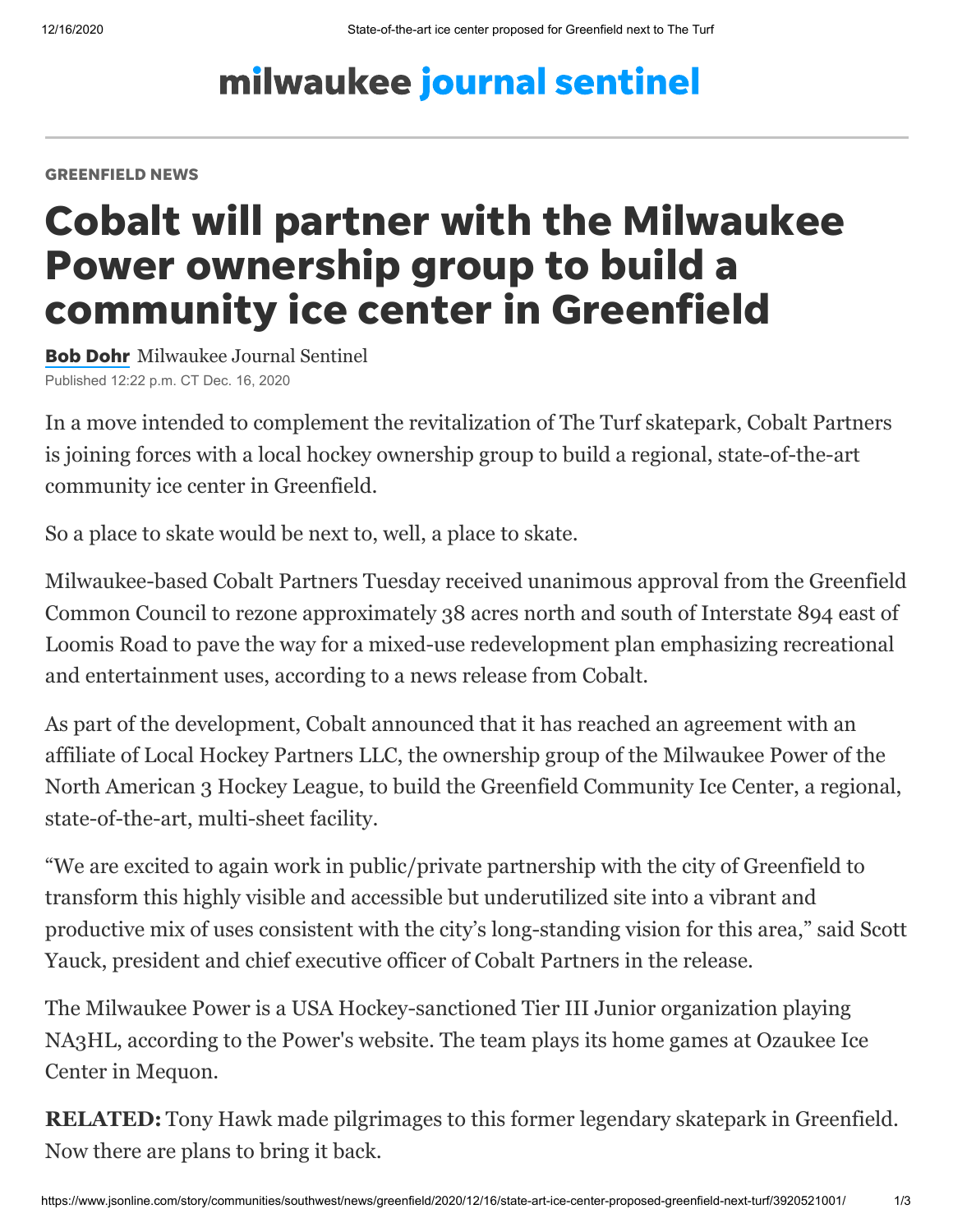Local Hockey Partners LLC, the ownership group behind the Milwaukee Power, have partnered with Mia Rose Holdings LLC out of Chesterfield, Missouri to form LHP-MRH JV LLC, according to a news release from the joint venture entity.

LHP-MRH JV LLC will design and build the ice center, according to the release.

St. Louis, Missouri-based ARCO Construction will be the general contractor. Construction on the center is scheduled to begin in summer 2021 and open in fall 2022.

"Our vision from day one was to create a state-of-the-art, multi-sheet, community ice center that would become the epicenter for the collective Milwaukee and southeastern Wisconsin ice community," Chase Ernst, CEO of Local Hockey Partners and LHP-MRH JV, said in a phone interview.

"The Greenfield Community Ice Center brings that 'local' vision one step closer to reality," he said. "Because of what this facility will attract and accommodate we will immediately make this facility a local, regional and national destination."

Ernst said as they continue to grow the Milwaukee Power of the NA3HL and build their "ladder of development" inside USA Junior hockey, the facility better positions them for bringing a future North American Hockey League (NAHL) organization to Greenfield.

"The Greenfield, Wisconsin, area fits within the footprint the NAHL has created and maintained in the upper Midwest," said Mark Frankenfeld, president & commissioner of the NAHL in the release. "Adding another team in the region would continue to reduce travel costs for several teams, establish additional regional rivalries and further enhance the existing travel corridor."

Ernst stressed that as excited as they are about the news, the ice center is more than just for the Milwaukee Power or the hockey community.

"This is bringing all of hopefully, the youth hockey, high schools, collegiate, the figure skating, the synchro, the curling — all of those communities are people that we are currently engaging, anxiously awaiting for this thing to come on board so that it can truly be a place for all, not just the Power," Ernst said.

Cobalt's proposed development, including the ice center, is adjacent to the former Turf [skatepark, which is in the early stages of being redeveloped into a high-profile skating](https://www.jsonline.com/story/communities/southwest/news/greenfield/2020/02/28/turf-milwaukee-skaters-offer-design-ideas-new-skatepark/4858651002/) destination.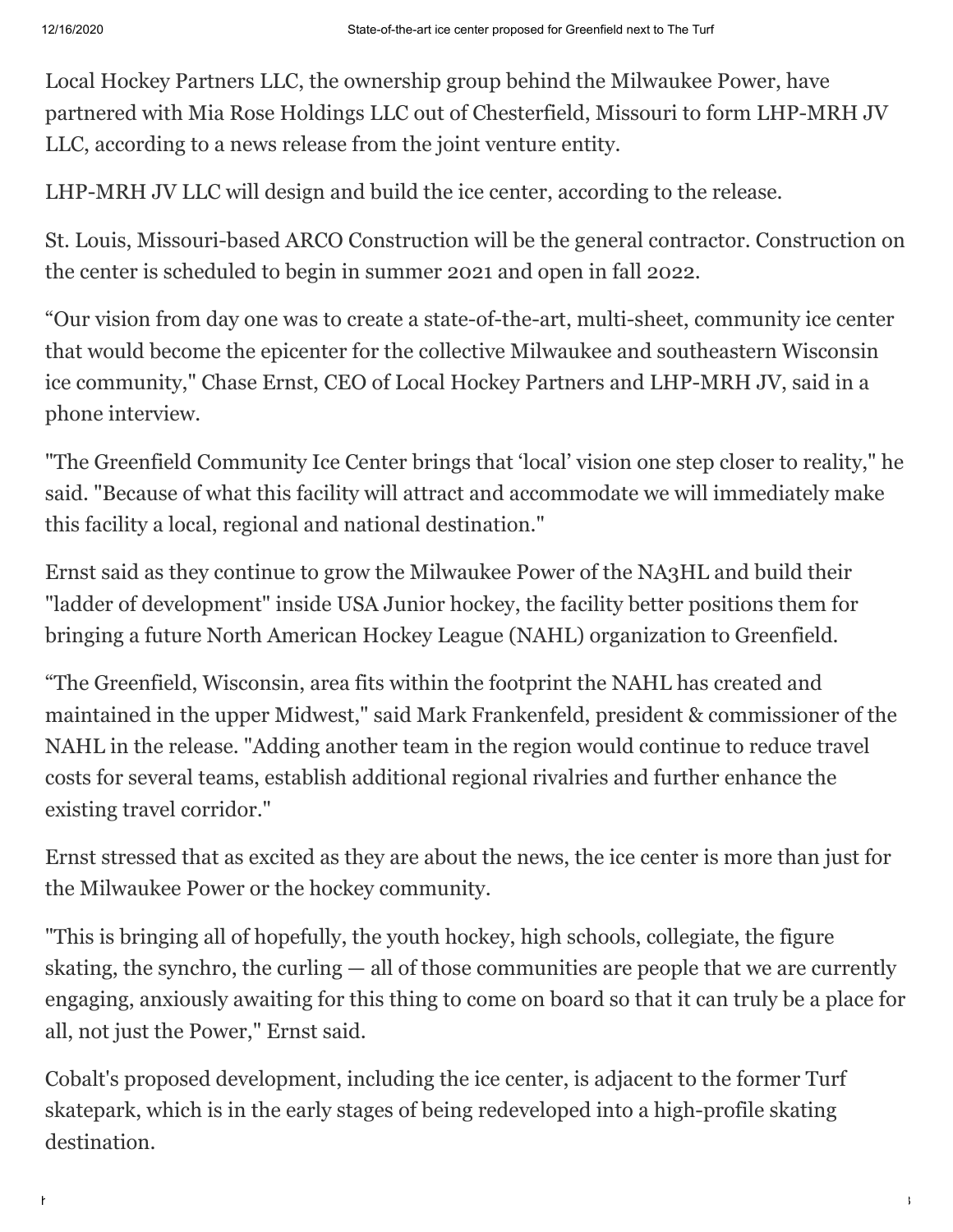Cobalt plans to conduct neighborhood informational meetings over the next few months as its plans for the development become more refined.

"As we did at 84South, we intend to develop a highly-architected, best-in-class development that fits within and is sensitive to the surrounding community, while recognizing the site's regional potential," Yauck said.

*Contact Bob Dohr at 262-361-9140 or [bob.dohr@jrn.com](mailto:bob.dohr@jrn.com). Follow him on Twitter at [@BobDohr1](https://twitter.com/BobDohr1).*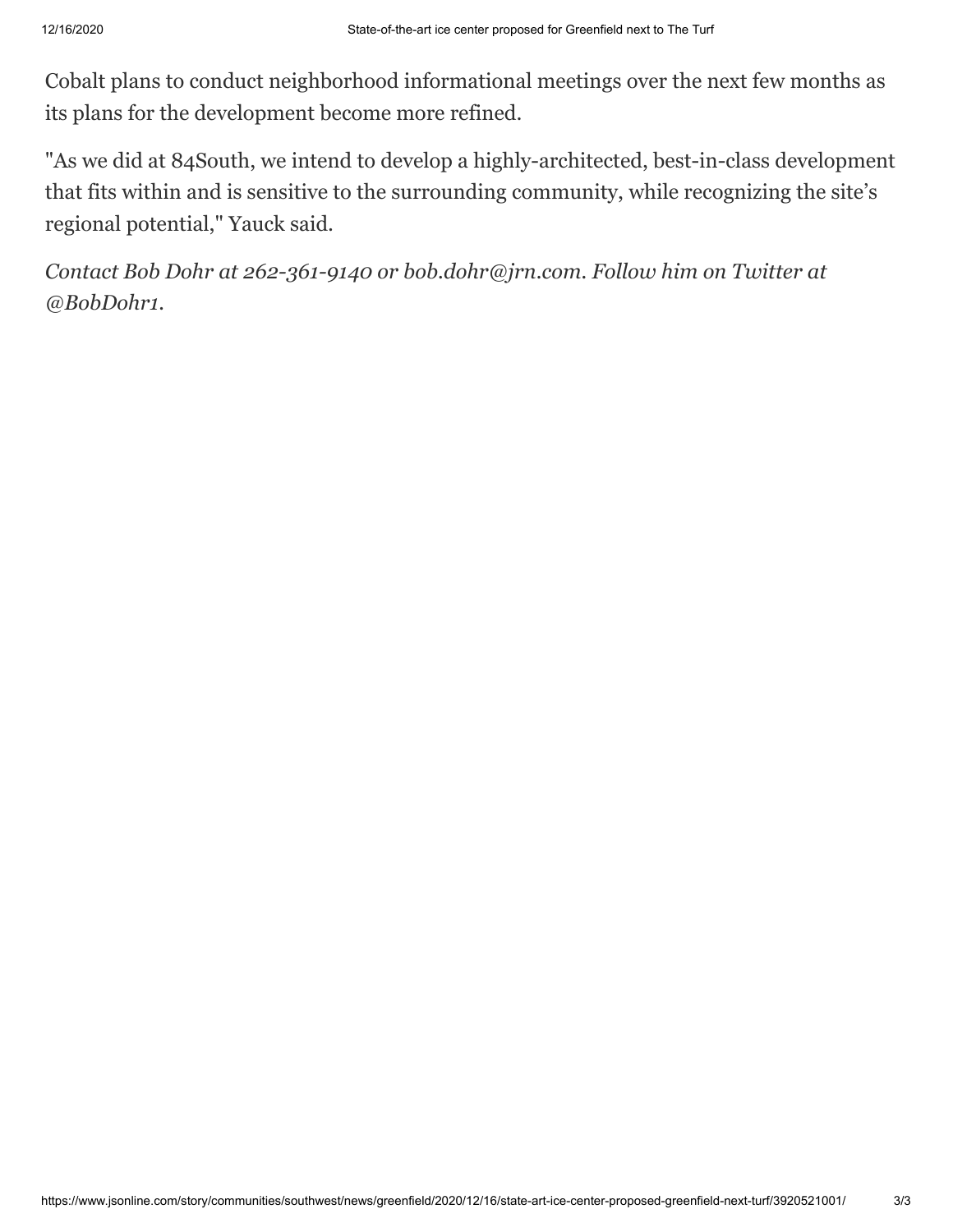#### **FOR THE EXCLUSIVE USE OF** SCOTTYAUCK@YAHOO.COM

From the Milwaukee Business Journal: https://www.bizjournals.com/milwaukee/news/2020/12/16/greenfieldapproves-rezoning-of-38-acres.html

### **Greenfield approves development atI894 and Loomis that will include community ice center**

Dec 16, 2020, 11:44am CST

The city of Greenfield Common Council voted Tuesday to approve the rezoning of 38 acres east of Loomis Road, ultimately giving the green light to Cobalt Partners Inc. for a development project that will bring recreational entertainment, offices and multi-family housing on both sides of Interstate 894 in Greenfield.

The site will include a multilevel community ice center that will be constructed through a partnership between Local Hockey Partners, the



CURTIS WALTZ The redevelopment would span both sides of Interstate 894 at Loomis Road.

ownership of Milwaukee Power, and Mia Rose Holdings in Missouri. Milwaukee Power is a member of the North American 3 Hockey League, one of two USA Hockey-sanctioned Tier III junior leagues.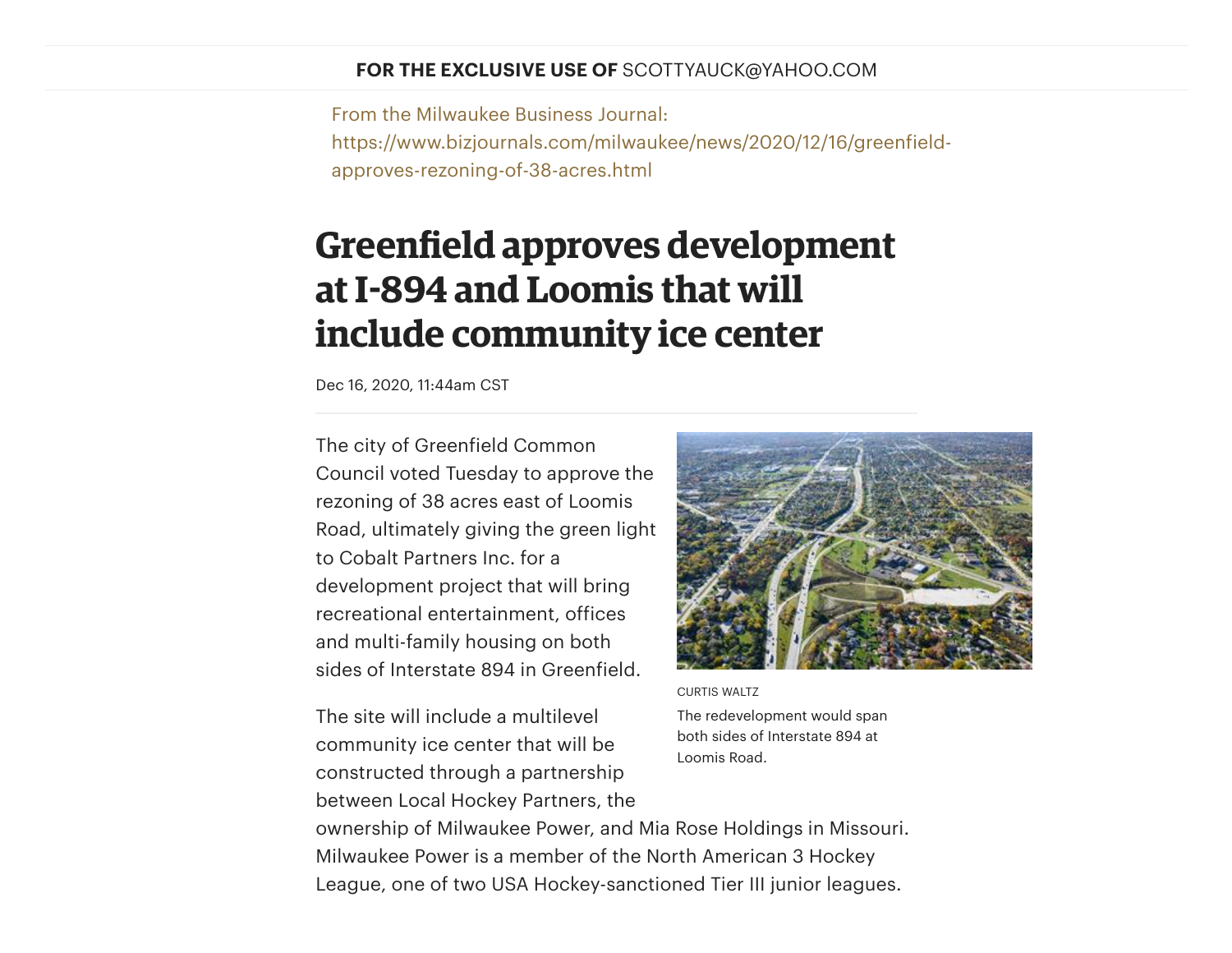The Greenfield Community Ice Center is scheduled to break ground next summer and open in the fall of 2022.

The Greenfield Community Ice Center is projected to draw roughly 750,000 visitors and generate upwards of \$50 million in economic impact in its first 10 years. [Chase](https://www.bizjournals.com/milwaukee/search/results?q=Chase%20Ernst) Ernst, CEO of Local Hockey Partners and the joint venture, said the facility positions the Milwaukee area to have a junior hockey organization under the North American Hockey League umbrella.

The site will also include up to 560,000 square feet of retail, office, medical or [commercial](https://www.bizjournals.com/milwaukee/news/2020/11/11/cobalt-pursues-hotel-big-entertainment-user.html) buildings, a hotel with up to 130 rooms, and 600 apartments in buildings standing up to four stories tall, along with a skatepark.

"We are excited again to work in public-private partnership with the City of Greenfield to transform this highly visible and accessible but underutilized site into a vibrant productive mix of uses consistent with the city's long-standing vision for this area," said Scott [Yauck,](https://www.bizjournals.com/milwaukee/search/results?q=Scott%20Yauck) president and CEO of Cobalt Partners, in a statement.

Greenfield officials have been planning for a redevelopment of the Loomis Crossing property for more than a decade. The Wisconsin Department of Transportation acquired the land with the intention of building an interchange to run a stretch of highway north to connect with the Stadium Interchange. That was never built, and the land has remained off-market since.

Cobalt and Greenfield in 2015 partnered on the 84South redevelopment to the west at 84th Street and West Layton Avenue. Cobalt Partners assembled 48 acres in 43 different properties for that development. It now has a retail center that includes Kohl's,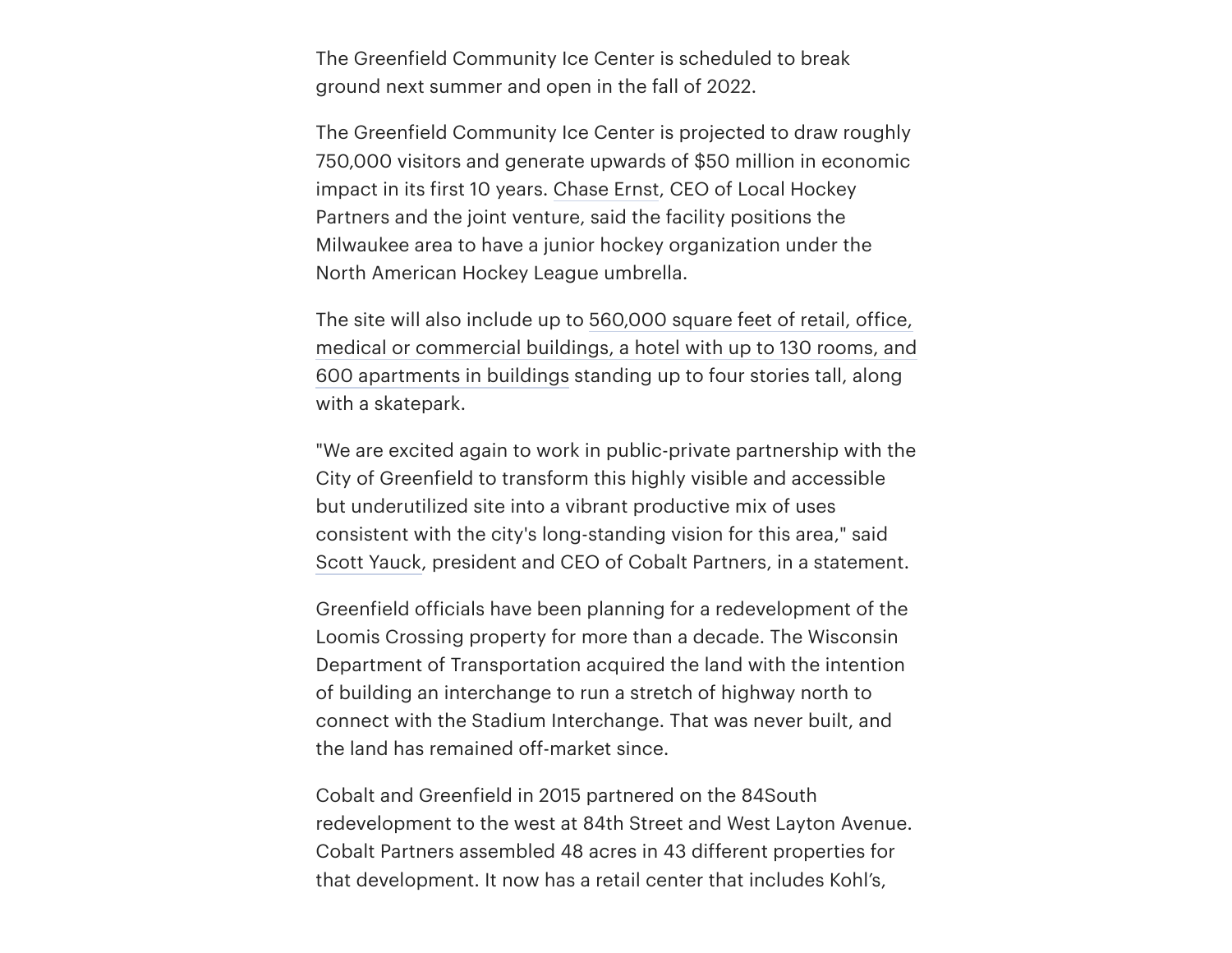Total Wine & More, Portillo's and other users, apartments and an Aurora Health Care center that Cobalt recent sold for \$74 million.

The 84South redevelopment increased the 48 acres' value from about \$8 million in 2015 to \$182 million.

"As we did at 84South, we intend to develop a highly architected, best-in-class development that fits within and is sensitive to the surrounding community, while recognizing the site's regional potential," Yauck said.

Greenfield will support Cobalt's project with a city tax incremental financing district as it did with 84South.

"This makes Greenfield a better place that showcases the city in a very positive way,' said Greenfield Mayor [Michael](https://www.bizjournals.com/milwaukee/search/results?q=Michael%20Neitzke) Neitzke in a statement.

**Nick Williams** Reporter Milwaukee Business Journal

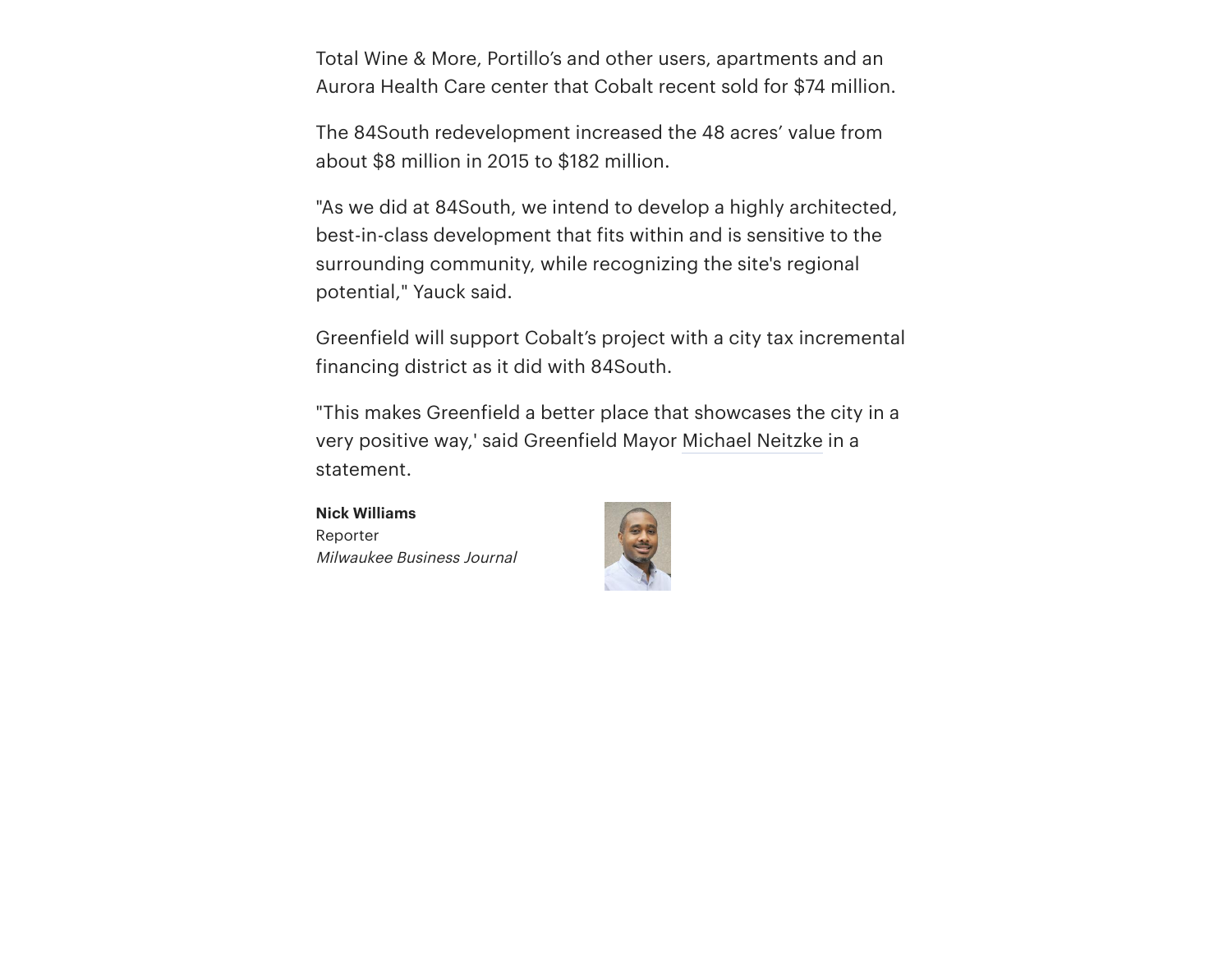### Milwaukee Power hockey team plans ice arena in Greenfield

*Will be part of Cobalt Partners' mixed-use project at Loomis and I-894*

By **Alex [Zank](https://biztimes.com/author/azank/)** - Dec 16, 2020 1:13 pm



Photo of the interchange at I-894 and Loomis Road, facing west. Aerial photo courtesy of Cobalt Partners LLC

Greenfield could get a new community ice arena, to be used by junior league hockey team Milwaukee Power, which would be built at Milwaukee-based developer Cobalt Partners LLC's **planned [mixed-use](https://biztimes.com/cobalt-partners-plans-massive-mixed-use-development-at-i-894-and-loomis/) project** where I-894 meets Loomis Road.

Local Hockey Partners LLC, the ownership group behind the Milwaukee Power of the **North [American](https://biztimes.com/cobalt-partners-plans-massive-mixed-use-development-at-i-894-and-loomis/) 3 Hockey League**, announced it is forming a joint venture with Chesterfield, Missouri-based Mia Rose Holdings LLC to design and build a multi-sheet community ice center at Cobalt's master-planned development.

Construction of the Greenfield Community Ice Center is slated to begin in the summer, with a fall 2022 opening. In addition to hosting the Milwaukee Power, the facility could also host numerous youth hockey games and tournaments. It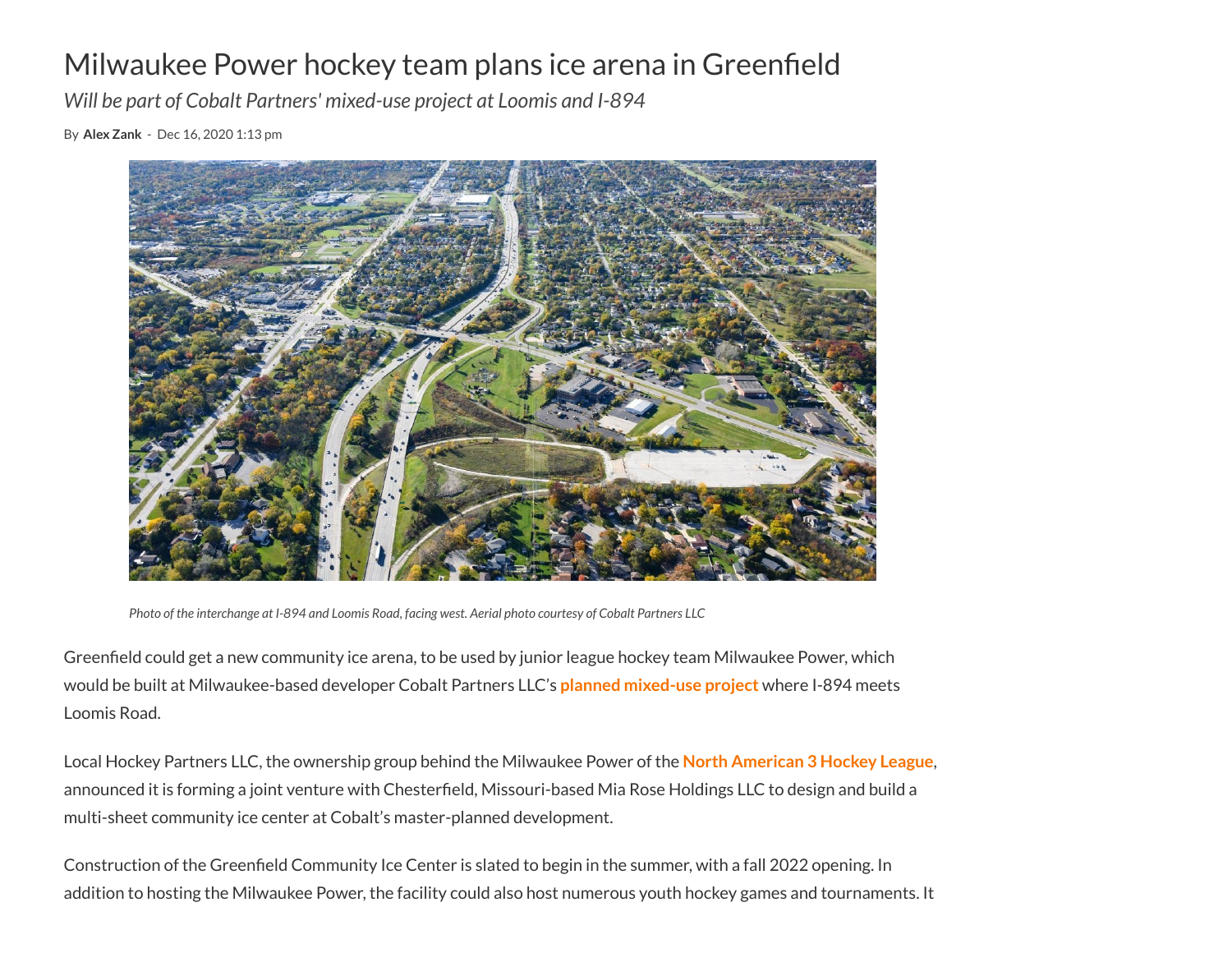is expected to bring in around 750,000 visitors and generate more than \$50 million in economic impact for the community in its first 10 years of operation, according to a news release.

It also better positions the ownership group to bring a future North American Hockey League team to the Milwaukee community, said Chase Ernst, chief executive officer of Local Hockey Partners.

"Our vision from day one was to create a state-of-the-art, multi-sheet, community ice center that would become the epicenter for the collective Milwaukee and southeastern Wisconsin ice community," Ernst said in a statement. "The Greenfield Community Ice Center brings that 'local' vision one step closer to reality. Because of what this facility will attract and accommodate we will immediately make this facility a local, regional and national destination."

The ice center will be built along I-894, east of **The [Turf](https://www.theturf.org/)** skatepark site, said Scott Yauck, president and CEO of Cobalt.

The arena and skatepark will make up just one part of the 38-acre project site. Other project components could include retail, office, medical, multi-family, a hotel, a gas station and a billboard.

Greenfield Common Council members on Tuesday approved a rezoning of the project site to support the mixed-use redevelopment project. Cobalt said it intends to conduct neighborhood meetings in the coming months as plans become more refined.

"We are excited to again work in public/private partnership with the city of Greenfield to transform this highly visible and accessible but underutilized site into a vibrant and productive mix of uses consistent with thecCity's long-standing vision for this area," Yauck said in a statement.

The Turf project is being led by the city of Greenfield and the **South 27th Street Business [District Association](https://hh41.org/)**, a nonprofit group that represents three business improvement districts. It is being built where the old skatepark by the same name once stood. The Milwaukee-area skateboard community is also involved with the skatepark's design and raising money for its development.

The joint venture overseeing the ice arena project is LHP-MRH JV LLC. The ice arena general contractor will be St. Louis, Missouri-based ARCO Construction.